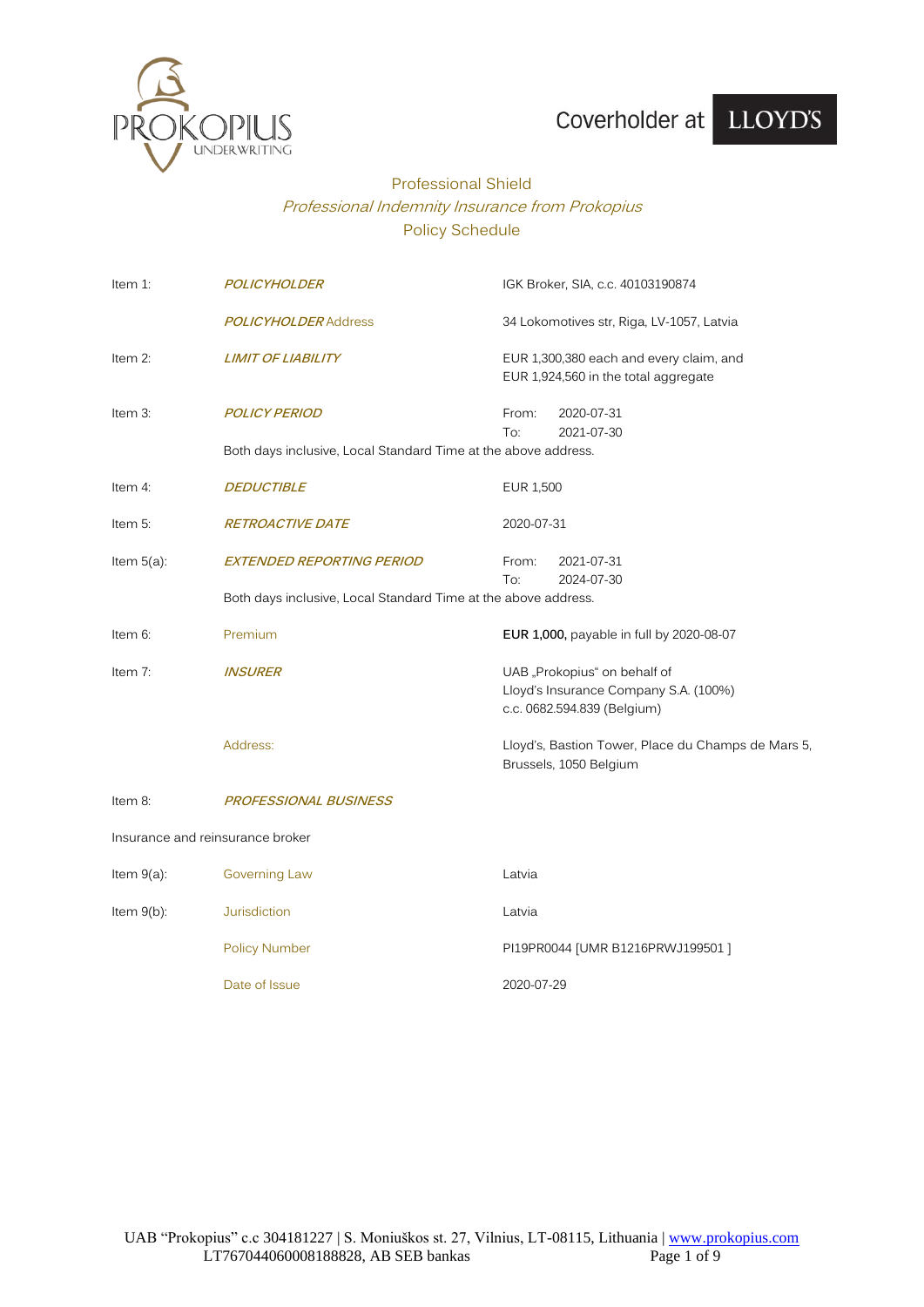### Professional Shield

#### Professional Indemnity Insurance Policy Wording

#### **Part 1 PREAMBLE**

This **POLICY** is concluded by the **POLICYHOLDER** accepting the offer of Insurance made to them by the **INSURER**.

#### **Part 2 INSURANCE OBJECT**

The **INSURER** will pay **LOSS** on behalf of the **INSURED**.

#### **Part 3 INSURED EVENT**

The Insured Event is a **CLAIM** as defined in the policy wording

#### **Part 4 DEFINITIONS**

**CIRCUMSTANCE** means any matter which the **INSURED** first becomes aware of during the **POLICY PERIOD** and which the **INSURED** reasonably considers to have the potential to become a **CLAIM**.

**CLAIM** means any written or oral demand:

- 1) made by or on behalf of a **CLIENT** or other third party; and
- 2) which demand is received by the **INSURED** during the **POLICY PERIOD** or **EXTENDED REPORTING PERIOD**; and
- 3) which asserts a civil liability of the **INSURED**; and
- 4) which civil liability has its proximate cause in **PROFESSIONAL BUSINESS** provided in relation to a **CLIENT**.

**CLIENT** means any legal or natural person to the extent that they have been provided with or have failed to have been provided with **PROFESSIONAL BUSINESS**. **CLIENT** shall not include any **INSURED** nor any legal or natural person that has a controlling equity interest in the **POLICYHOLDER**.

**DEDUCTIBLE** means the Deductible specified in Item 4 of the **SCHEDULE**

**DEFENCE COSTS** means any costs and expenses incurred by or on behalf of an **INSURED** which are related to the investigation, mitigation, defence, negotiation and/or administration of a **CLAIM** or which are agreed as such by the **INSURER**.

For the sake of clarity, **DEFENCE COSTS** do not include the salaries, wages, rent or other overheads of the **INSURED**

**DIRECTOR** means any natural person who was, is or shall be any one or more of the following:

- 1) any de jure director of an **INSURED COMPANY** (including executive, non-executive and supervisory positions);
- 2) any de facto director of an **INSURED COMPANY** including shadow directors;
- 3) any **EMPLOYEE** in a managerial or supervisory position.

**DOCUMENTS** means any form of document of whatever nature (including electronic data) for which the **INSURED** is held legally liable and/or which are in the care, custody or control of the **INSURED**.

**EMPLOYEE** means any natural person who was, is or shall be under a contract of employment with an **INSURED** in respect of the **PROFESIONAL BUSINESS** to the extent that they are not acting in the role of a **DIRECTOR**

**EXTENDED REPORTING PERIOD** means the period specified in Item 5(a) of the **SCHEDULE**

#### **INSURED** means:

- 1) any **INSURED COMPANY**;
- 2) any **INSURED PERSON**.

#### **INSURED COMPANY** means

- 1) the **POLICYHOLDER**;
- 2) any **SUBSIDIARY**;
- 3) any **SUB-CONTRACTOR**

Policy No. PI19PR0044 Page 2 of 9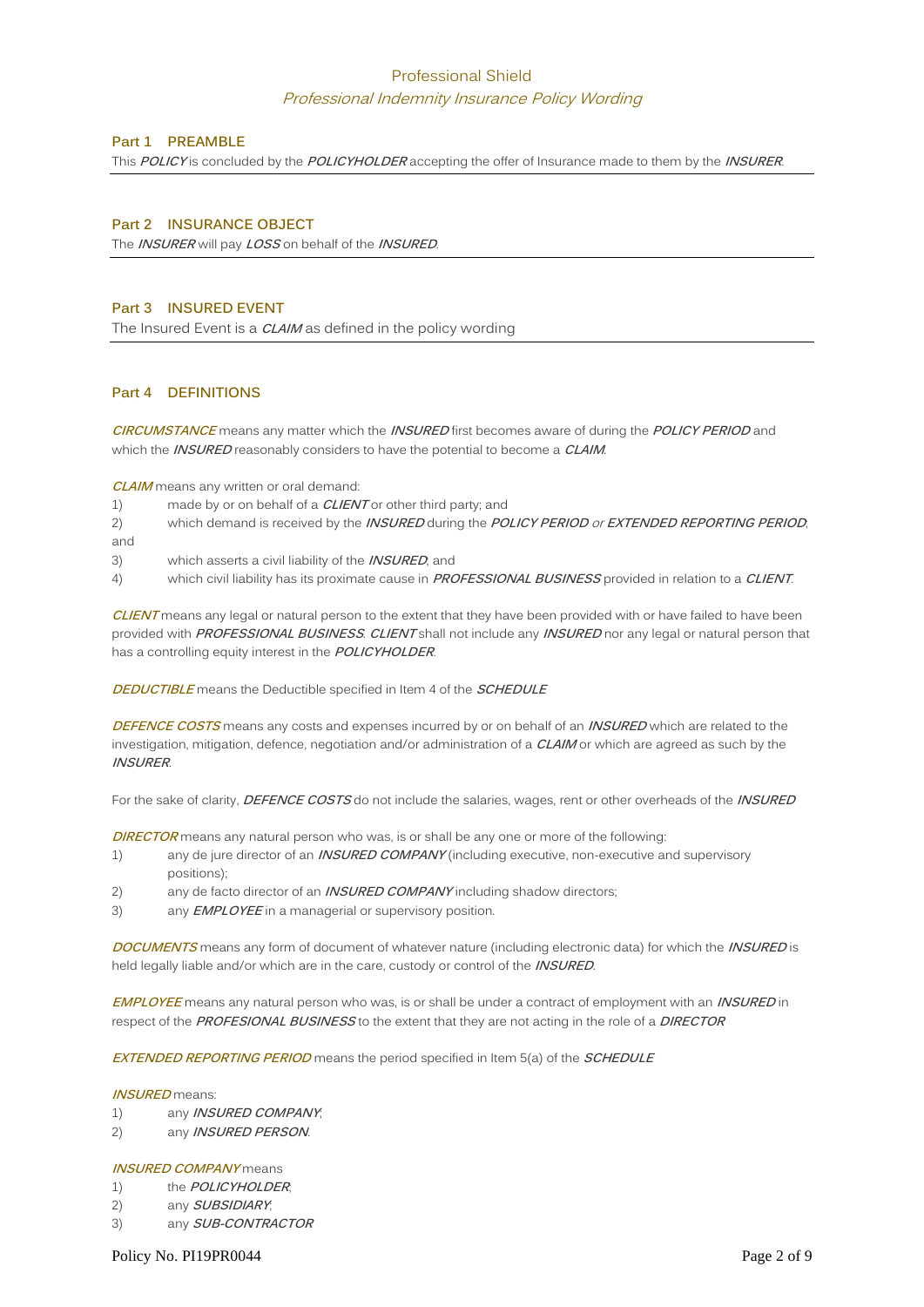4) any other legal entity or natural person agreed to in writing by the **INSURER** and endorsed to this **POLICY**

#### **INSURED PERSON** means

1) any **DIRECTOR**;

2) any **EMPLOYEE**;

**INSURER** means the insurance carrier specified in Item 7 of the **SCHEDULE**

**LIMIT OF LIABILITY** means the Limit specified in Item 2 of the **SCHEDULE**

**LOSS** means any amount incurred by or on behalf of an **INSURED** in respect of a **CLAIM**. **LOSS** shall include, inter alia, **DEFENCE COSTS**, settlements, damages, compensation, court awards, "peace agreement" amounts and arbitration costs.

**LOSS** shall not include any taxes unpaid by the **INSURED**, any fines, penalties or punitive damages or the multiple portion of any **MULTIPLE DAMAGES AWARD**.

**MULTIPLE DAMAGES AWARD** means an additional award made by a competent court in any jurisdiction which imposes a duty on the defendant to pay an amount which is a multiple of the original amount of damages calculated by the court and which constitutes an additional punishment on the defendant.

**POLICY** means this wording and the **SCHEDULE** and the **PROPOSAL**.

**POLICYHOLDER** means the entity specified in Item 1 of the **SCHEDULE**

**POLICY PERIOD** means the period of insurance specified in Item 3 of the **SCHEDULE**

**POLLUTION** means any discharge, release or escape of any pollutant, contaminant or irritant (including asbestos) into the environment and which is objectively deemed to constitute a material threat or damage to the environment.

**PREMISES LIABILITY** means the actual or alleged liability of the **INSURED** pursuant to Sections 6.266 of the Lithuanian Civil Code (including re-enactments, replacement or amendments thereof) or any similar legislation elsewhere in the world.

**PROFESSIONAL BUSINESS** means the business activities detailed in either Item 8 of the **SCHEDULE** and/or the **PROPOSAL** and any related activities carried out by the **INSURED** and/or as may be defined by the law applicable to this **POLICY**, and which activities are actually or allegedly carried out or which actually or allegedly have failed to have been carried out after the **RETROACTIVE DATE** and prior to the **EXPIRY** of the **POLICY PERIOD**.

**PROPOSAL** means the signed proposal and/or acceptance form provided to the **POLICYHOLDER** by the **INSURER** and subsequently submitted to the **INSURER** by (or on behalf of) the **POLICYHOLDER**.

**RETROACTIVE DATE** means the date specified in Item 5 of the **SCHEDULE**

**SCHEDULE** means the **SCHEDULE** as issued and signed by the **INSURER**

**SUBCONTRACTOR** means any legal entity or natural person who is engaged by an **INSURED** to perform any aspect of the **PROFESSIONAL BUSINESS** on behalf of the **INSURED** and over whose works the **INSURED** retains any element of control and/or responsibility.

**SUBSIDIARY** means any legal entity which, at the point in time at which such entity receives a **CLAIM** or are aware of a **CIRCUMSTANCE**, is more than 50% owned and/or controlled by another **INSURED COMPANY**.

#### **Part 5 EXCLUSIONS**

The **INSURER** shall not pay **LOSS** or any other amount to the extent that any one or more of the following exclusions apply.

#### **5.1 Prior claims**

The **INSURER** shall not pay **LOSS** or any other amount in respect of any **CLAIM** which was received by the **INSURED**, or any **CIRCUMSTANCE** of which the **INSURED** was aware, prior to the Inception of the **POLICY PERIOD**.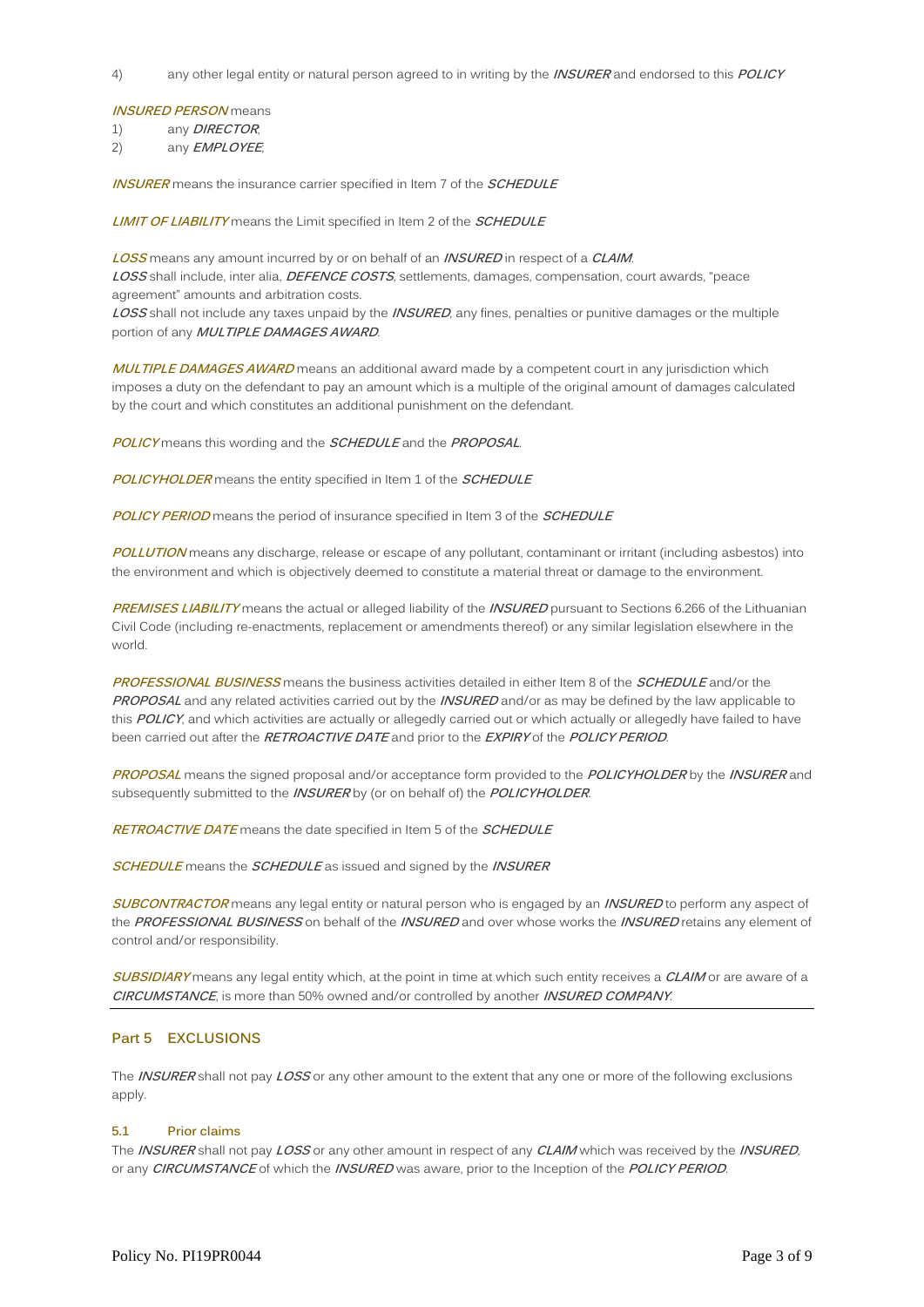#### **5.2 Retroactive date**

Where a **RETROACTIVE DATE** is specified in the **SCHEDULE**, the **INSURER** shall not pay **LOSS** or any other amount to the extent that any **PROFESSIONAL BUSINESS** was carried out or failed to have been carried out prior to the **RETROACTIVE DATE**.

#### **5.3 Illegal acts**

The **INSURER** shall not pay **LOSS** or any other amount to the extent that an **INSURED** has carried out or failed to carry out any **PROFESSIONAL BUSINESS** which carrying out or failing to carry out is found by a court of final appeal to constitute criminal activity

#### **5.4 Pollution**

The **INSURER** shall not pay **LOSS** or any other amount to the extent that **LOSS** is attributable to **POLLUTION**. However this exclusion shall not apply to:

- 1) **DEFENCE COSTS**
- 2) Any other **LOSS** where the proximate cause is **POLLUTION** caused by a sudden, unintended and unexpected **POLLUTION** during the **POLICY PERIOD** and to the extent that such **POLLUTION** arises from the **PROFESSIONAL BUSINESS**.

#### **5.5 Nuclear, War and Terrorism**

The **INSURER** shall not pay **LOSS** or any other amount in respect of **LOSS** which arises directly or indirectly from:

- 1) ionising radiations or contamination by radioactivity from any nuclear fuel, waste or substance, or
- 2) the radioactive, toxic, explosive or other hazardous properties of any explosive, nuclear assembly or nuclear component thereof; or
- 3) war, invasion, acts of foreign enemies, hostilities (whether war be declared or not), civil war, rebellion, revolution, insurrection, riot, civil commotion assuming the proportion of or amounting to a popular uprising, military or usurped power or confiscation or nationalisation or requisition or destruction of or damage to property by or under the order of any government or public or local authority, or
- 4) any act or acts, or threat thereof, of terrorism, force or violence for political, religious or other ends directed towards the overthrowing or influencing of the government, or for the purpose of putting the public in fear, by any person or persons acting alone or on behalf of or in connection with any organisation.

In the event any portion of this Exclusion is found to be invalid or unenforceable, the remainder shall continue to be in full force and effect.

#### **5.6 Bodily injury**

The **INSURER** shall not pay **LOSS** or any other amount to the extent that any **CLAIM** arises directly or indirectly from any physical or non-physical injury or death of a natural person. However this exclusion shall not apply to:

#### 1) **DEFENCE COSTS**;

2) the extent that such **CLAIM** arises from any actual or alleged negligence in the performance or nonperformance of **PROFESSIONAL BUSINESS**.

#### **5.7 Property damage**

The **INSURER** shall not pay **LOSS** or any other amount to the extent that any **CLAIM** arises directly or indirectly from any loss or damage to physical property. However this exclusion shall not apply to:

1) **DEFENCE COSTS**;

2) the extent that such **CLAIM** arises from any actual or alleged negligence in the performance or nonperformance of **PROFESSIONAL BUSINESS**.

#### **5.8 Guarantees**

The **INSURER** shall not pay **LOSS** or any other amount to the extent that a **CLAIM** arises directly from

- 1) the giving by the **INSURED** of any warranty, indemnity or guarantee;
- 2) a financial obligation assumed by the **INSURED** under the relevant contract unless civil liability would have attached to the Insured notwithstanding such express agreement.

#### **5.9 USA**

Notwithstanding Section 9.1, this **POLICY** shall not cover any **CLAIM** which is brought in whole or in part within the jurisdiction of the United States of America and/or Canada.

#### **5.10 Adverse Financial Events**

The **INSURER** shall not pay **LOSS** or any other amount to the extent that a **CLAIM**:

1) directly arises from the insolvency, bankruptcy, receivership, administration or liquidation or other financial failure of an **INSURED**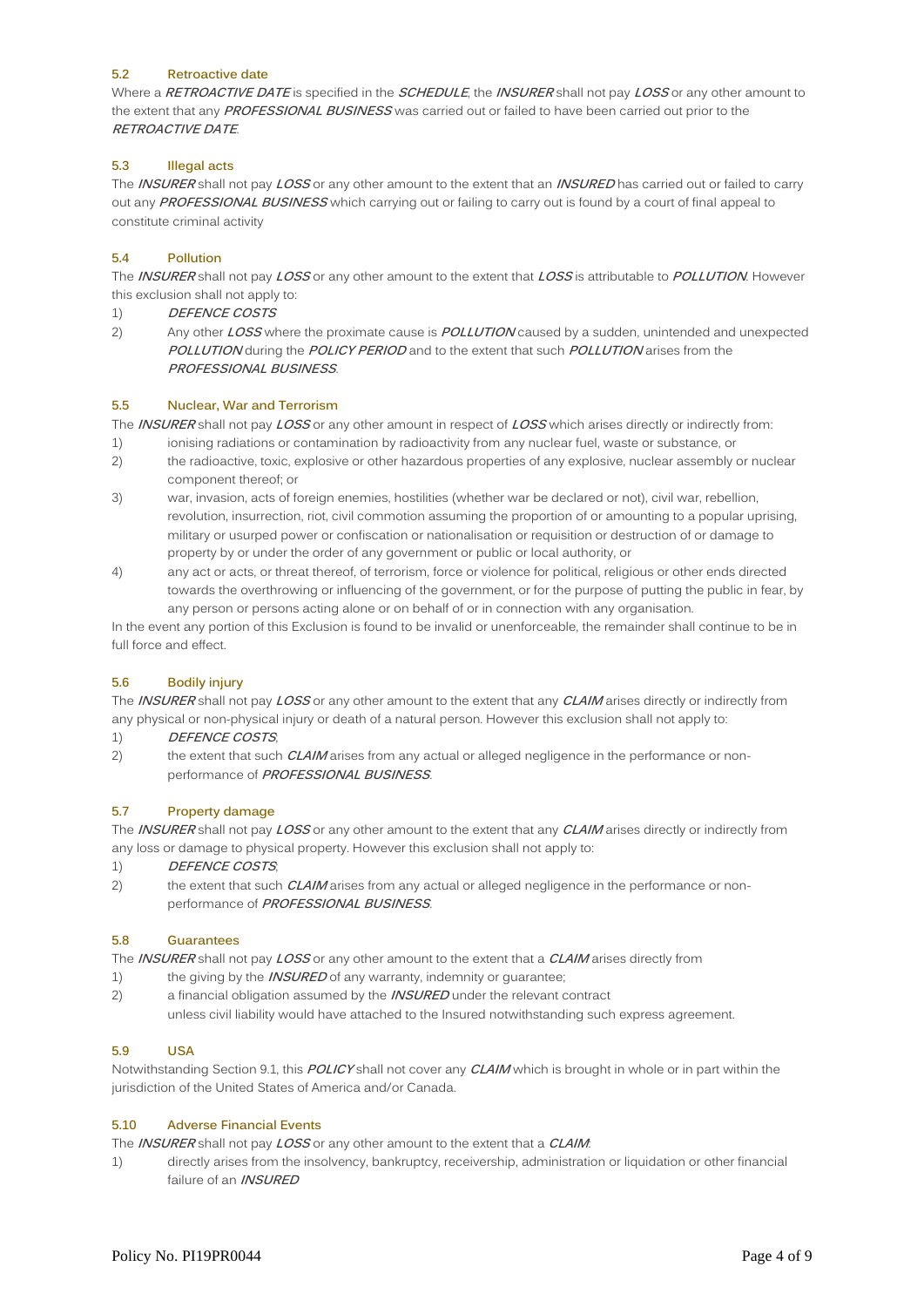2) directly or indirectly arises from any depreciation or loss of investments when such depreciation or loss is a result of normal or abnormal fluctuations in any financial stock or commodity or other markets which are outside the influence or control of the **INSURED**.

#### **5.11 Insurer Insolvency**

Excluding claims arising directly or indirectly from the insolvency, receivership, or similar financial inability to pay debts of any insurance company or similar risk bearing entity with whom the **INSURED** has affected cover for a client(s)

#### **5.12 Financial Returns**

Excluding claims arising directly or indirectly from any express or implied warranty or guarantee relating to the financial return of any investment or portfolio of investments

#### **5.13 Failure to Account for Monies**

Excluding claims arising directly or indirectly from failure of **INSURED** to account for monies.

#### **Part 6 EXTENSIONS**

#### **6.1 Continuous cover**

If the **INSURER** receives notification of a **CIRCUMSTANCE** during the **POLICY PERIOD** (or any additional notification period), then any subsequent **CLAIM** that arises in whole or in part from such **CIRCUMSTANCE** shall be deemed to have been made during the **POLICY PERIOD**.

#### **6.2 Full severability**

Any action, inaction or knowledge of any one **INSURED** shall not be imputed to any other **INSURED** in so far as any determination of available coverage is made. However, the action, inaction or knowledge of a **DIRECTOR** shall be imputed to the **INSURED COMPANY** of which such person is a **DIRECTOR**.

#### **6.3 Loss of documents**

The **INSURER** shall indemnify the **INSURED** for any reasonable cost or expense incurred by the **INSURED** (and to which the **INSURER** has consented) in replacing and restoring **DOCUMENTS** either owned by or the responsibility of the **INSURED** in the conduct of the **PROFESSIONAL BUSINESS** which are discovered lost or damaged and notified to the **INSURER** during the **POLICY PERIOD**.

For the purpose of this Extension only:

1) the **DEDUCTIBLE** shall be EUR 1,000;

2) the amount of cover available shall be sub-limited to EUR 50,000 in all during the **POLICY PERIOD**, which sublimit is part of and not in addition to the **LIMIT OF LIABILITY**.

#### **6.4 Employee dishonesty**

The **INSURER** shall pay any **LOSS** or other amount due under this **POLICY** which would otherwise be excluded due to the application in Exclusion 5.3 in respect of any **EMPLOYEE**, however, this extension shall not apply to any **DIRECTOR** committing or condoning any act, omission or breach which is excluded due to the application in Exclusion 5.3.

#### **Part 7 CLAIMS NOTIFICATION PROVISIONS**

#### **7.1 What to notify**

Please provide notice of any **CLAIM** or **CIRCUMSTANCE**.

When notifying a **CIRCUMSTANCE**, the **INSURED** should inform the **INSURER** of the reasons why in their reasonable opinion the matter may give rise to a **CLAIM**.

When notifying a **CLAIM**, the **INSURED** should inform the **INSURER**, as far as possible, of the full details of the matter as known to them at the time.

#### **7.2 Whom to notify**

Please notify the **INSURER** at the following contact address:

[Claims@prokopius.com](mailto:Claims@prokopius.com)

We recommend that you also notify your intermediary and hold a copy of any such notifications for your records.

#### **7.3 When to notify**

You must notify the **INSURER** as soon as possible. There is no requirement to notify matters during the validity of the **POLICY PERIOD** or **EXTENDED REPORTING PERIOD** but the **INSURED** should be aware that any intentional or unreasonable delay in providing the notification may prejudice the **INSURER'S** position with regards to the amounts payable under this **POLICY** and that there is a possibility that the **INSURER** shall not be liable in respect of such prejudice.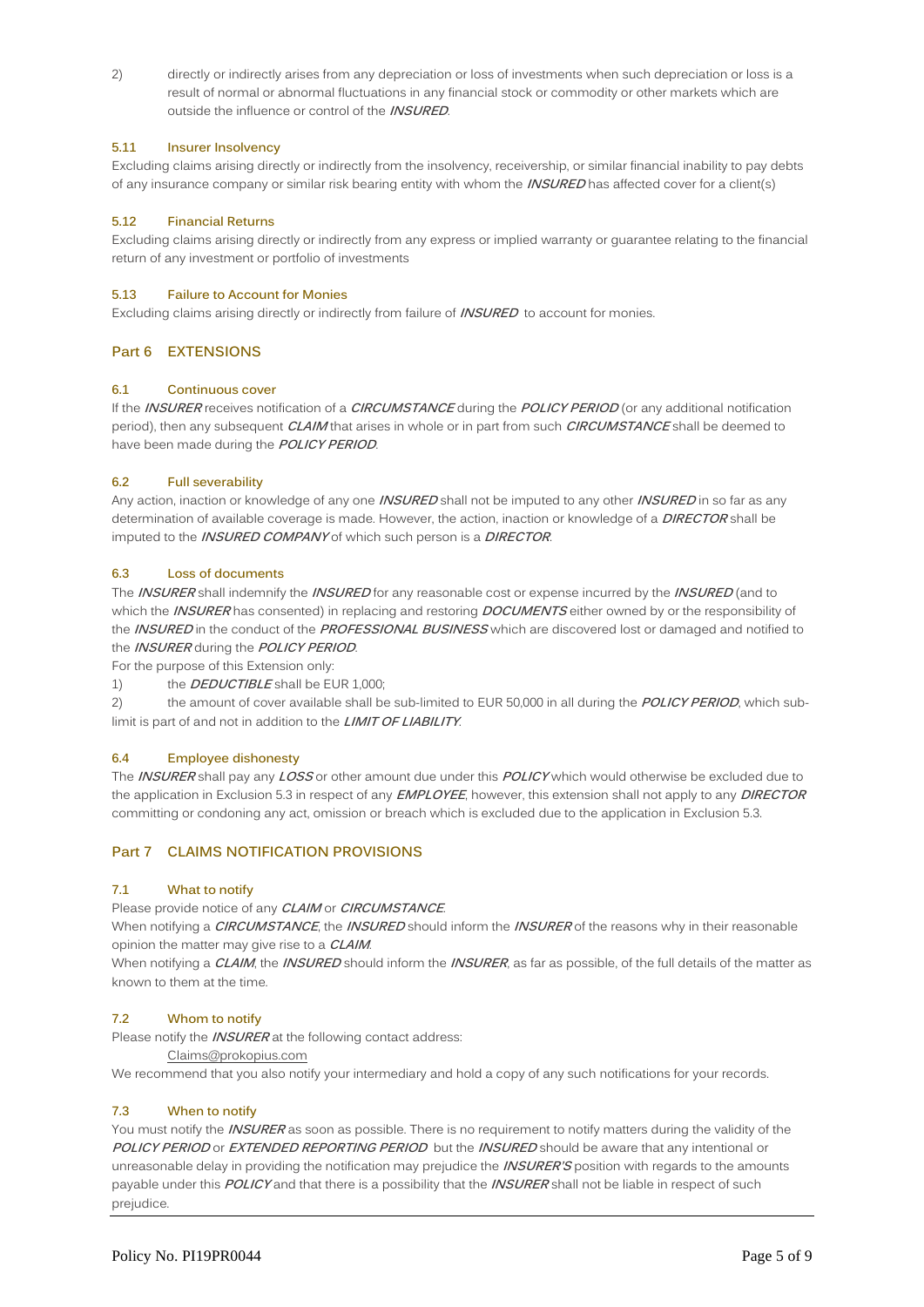#### **Part 8 CLAIMS CONDITIONS**

#### **8.1 Obligations and rights of the POLICYHOLDER regarding a CLAIM**

- 1) The **POLICYHOLDER** shall ensure that notification of any **CLAIM** is made in accordance with the notification provisions of this **POLICY**.
- 2) The **POLICYHOLDER** shall not intentionally do anything that intended to prejudice the position of the **INSURER** with respect to the amount payable under this **POLICY**.
- 3) The **POLICYHOLDER** should take any reasonable measures to mitigate **LOSS**.
- 4) The **POLICYHOLDER** should not admit liability in respect of any **CLAIM** unless with the prior written consent of the **INSURER** (which consent shall not be unreasonably withheld or delayed). However, any instance of selfreporting made by the **INSURED** to any authority legally empowered to receive such self-reporting shall not constitute an admission of liability.
- 5) The **POLICYHOLDER** has the duty to provide information to the **INSURER** as detailed in the Claims Payment Procedure and Terms section of this **POLICY**.
- 6) The **POLICYHOLDER** has the right to defend or settle any **CLAIM**. The **POLICYHOLDER** also has the right to request that the **INSURER** defends a **CLAIM** on behalf of the **INSURED** and/or negotiates any settlement on behalf of the **INSURED** and in such cases the **POLICYHOLDER** is obliged to provide any reasonable assistance and co-operation requested by the **INSURER**. The **POLICYHOLDER** retains the right to consent to or veto any settlement offer made, or defence strategy proposed by the **INSURER**.
- 7) The **POLICYHOLDER** is obliged the pay the premium when due.
- 8) The **POLICYHOLDER** is entitled to administrate this **POLICY** on behalf of all **INSUREDS**.

#### **8.2 Obligations and rights of the INSURER regarding a CLAIM**

- 1) The **INSURER** is obliged to provide indemnification as required by the **POLICY**, or, where requested by the **POLICYHOLDER**, the obligation to defend a **CLAIM**.
- 2) The **INSURER** has the right to assume any available subrogation rights in accordance with the Subrogation provisions of this **POLICY**.
- 3) The **INSURER** shall comply with all obligations attaching to the **INSURER** under the applicable law governing this **POLICY**.

#### **8.3 CLAIM assessment procedure and allocation**

The **INSURER** shall assess damage according to the applicable law and industry norms and the general practice of the competent courts.

In the event that a **CLAIM** is partly attributable to matters covered by the **POLICY** and matters which are not covered by this **POLICY** then the **INSURER**, the **POLICYHOLDER** and the relevant **INSURED** shall use their collective best efforts to determine a fair allocation of coverage for such **CLAIM**. In the event of dispute then the matter shall be handled according to the dispute resolution provisions of this **POLICY** and until resolution the **INSURER** will continue to pay amounts under this **POLICY** according to their determination of a fair and proper allocation. However, in such cases the **INSURER** will pay 100% of **DEFENCE COSTS** regardless of the allocation amount.

#### **8.4 LOSS calculation procedure**

- 1) In the event that settlement of a **CLAIM** is possible but the **POLICYHOLDER** and/or **INSURED** elects to continue defence of such **CLAIM**, then the **INSURER** shall only pay, in respect of such **CLAIM**, the amount at which earlier settlement could have been made plus 50% of additional amounts incurred in respect of such **CLAIM**.
- 2) In all other cases the **INSURER** will calculate **LOSS** in accordance with the law applicable to this **POLICY**.

#### **8.5 Claims payment procedure and terms**

In the event of a **CLAIM**, the **INSURED** shall provide all information that has been reasonably requested by the **INSURER** in order to allow the **INSURER** to evaluate the validity of the **CLAIM** and to assess the strategy required to handle such **CLAIM** if covered.

From the point at which the **INSURER** has received all the relevant information and has been able to confirm the validity of the **CLAIM**, the **INSURER** has a maximum of 30 days to make payment of any amounts due to the **INSURED** in respect of such **CLAIM**.

The **INSURER** shall pay **LOSS** or any other due amounts on behalf of the **INSURED** to the relevant third party, however in the event that the **INSURED** has made a payment then the **INSURER** shall indemnify such amount to the **INSURED**.

#### **8.6 Subrogation**

In the event of a **CLAIM**, the **INSURER** has available any rights of subrogation, then the **IINSURED** shall allow the **INSURER** to enforce such rights and to bring recovery actions in their name. The **INSURED** shall assist the **INSURER** with all reasonable requests associated to such recovery and any costs incurred in providing such assistance shall be met by the **INSURER**. In the event that the **INSURER** recovers any amount, then such amount shall first be used to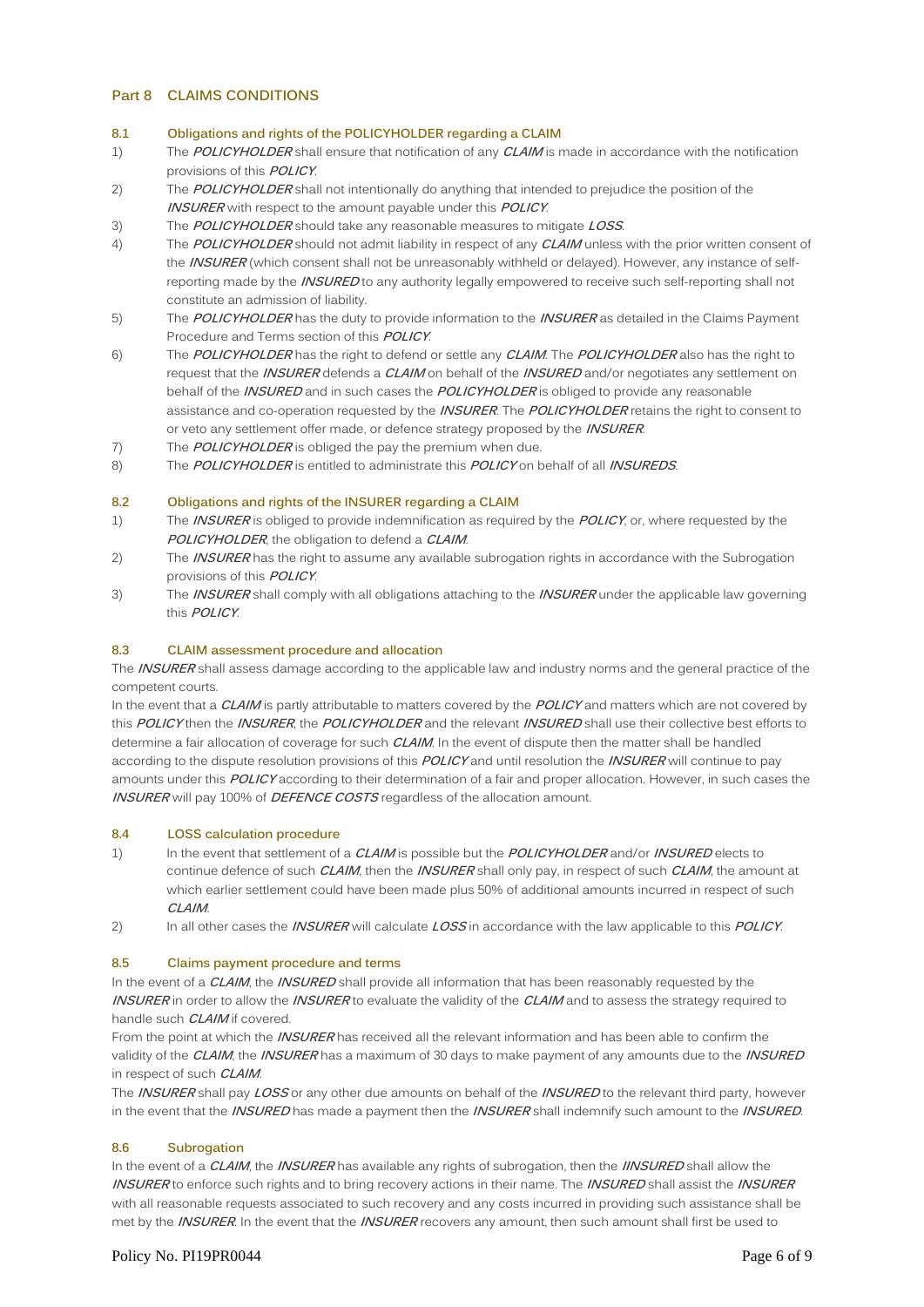cover any payments made by the **INSURER** under this policy and the costs of such recovery and any additional amount shall be paid to the **INSURED**. In no event shall the **INSURER** assert any rights of subrogation against an **INSURED** unless and to the extent that such **INSURED** has been found guilty of a criminal act by a final and non-appealable adjudication of a competent court.

#### **Part 9 GENERAL PROVISIONS**

#### **9.1 Territorial Limits**

This **POLICY** shall not be limited territorially and shall apply worldwide

#### **9.2 Limit**

The **LIMIT OF LIABILITY** is the maximum aggregate amount of liability of the **INSURER** under this **POLICY** unless specifically agreed otherwise herein. The **LIMIT OF LIABILITY** shall apply in the aggregate for the **POLICY PERIOD**. The **LIMIT OF LIABILITY** shall be inclusive of all **LOSS** and any other amount payable by the **INSURER** under the terms of this **POLICY** but shall not include the internal costs of the **INSURER** in administrating this **POLICY** or any **CLAIM** or other covered event. The **DEDUCTIBLE** shall not form part of the **LIMIT OF LIABILITY**.

#### **9.3 DEDUCTIBLE**

The cover available under this **POLICY** shall apply only in excess of any applicable **DEDUCTIBLE**. The **DEDUCTIBLE** shall apply to each **CLAIM** separately, however, in the event that multiple, continuous and/or repeated **CLAIMS** derive from the same proximate cause, then only one **DEDUCTIBLE** shall apply and such **DEDUCTIBLE** shall be the largest of the applicable **DEDUCTIBLE** amounts.

#### **9.4 Premium calculation**

The Premium is calculated according to the following criteria:

- 1) The exposure related to the **PROFESIONAL BUSINESS**
- 2) The **LIMIT OF LIABILITY**
- 3) The **DEDUCTIBLE**
- 4) The overall and specific income values of the **INSUREDS**
- 5) The operational exposure of the **INSUREDS**
- 6) The insurance history of the **INSURED**
- 7) Territorial exposure
- 8) Number of **EMPLOYEES**
- 9) Any other relevant information specifically requested by the **INSURER** or otherwise available to the **INSURER**.

#### **9.5 Premium payment and non-payment consequences**

Notice is hereby given by the **INSURER** that this **POLICY** shall be suspended if the premium has not been received by the **INSURER** within 45 days of the Inception of the **POLICY PERIOD** (or in respect of any instalment premium of the due date for such instalment). The suspension of this **POLICY** shall begin on the 46<sup>th</sup> day following inception of the **POLICY PERIOD** (or of the due date in respect of instalment premiums) and the **INSURER** shall not be liable for any **CLAIM** made against the **INSURED** during the Suspension period nor for amounts payable under this **POLICY** which are incurred during the Suspension period. The period of Suspension shall last for a period of 30 days. Notice is further hereby given that if premium is received within the period of Suspension, then the **POLICY** shall continue in force as if such Suspension period never applied. If the premium is not received within such Suspension period then the **INSURER** hereby gives notice that the **POLICY** shall be cancelled ab initio. This cancellation ab initio may be revoked by the **INSURER** at their discretion at any time.

#### **9.6 Double insurance, Insufficient insurance**

If the **INSURED** is entitled to indemnity under any other insurance for matters covered by the **POLICY**, then this **POLICY** shall apply in excess of such other insurance and will cover any sum beyond the amount which would have been payable under such other insurance had this **POLICY** not been affected.

In the event that the quantum of the liability of the **INSURED** for matters covered by this **POLICY** and/or any other amounts payable under this **POLICY** are greater than the **LIMIT OF LIABILITY**, then there shall be no impact on the **LIMIT OF LIABILITY** or any other amount payable under this **POLICY**

#### **9.7 Cancellation provisions**

This **POLICY** may be cancelled by the **POLICYHOLDER** for any reason. In such event the **INSURER** shall return the prorata temporis portion of premium for the remaining **POLICY PERIOD** but shall retain an Administration Fee of EUR 200. In the event that the return premium due to the **POLICYHOLDER** is less than EUR 200, then then no return of premium shall be due.

The **INSURER** may only cancel this **POLICY** in accordance with the conditions applicable to non-payment of premium.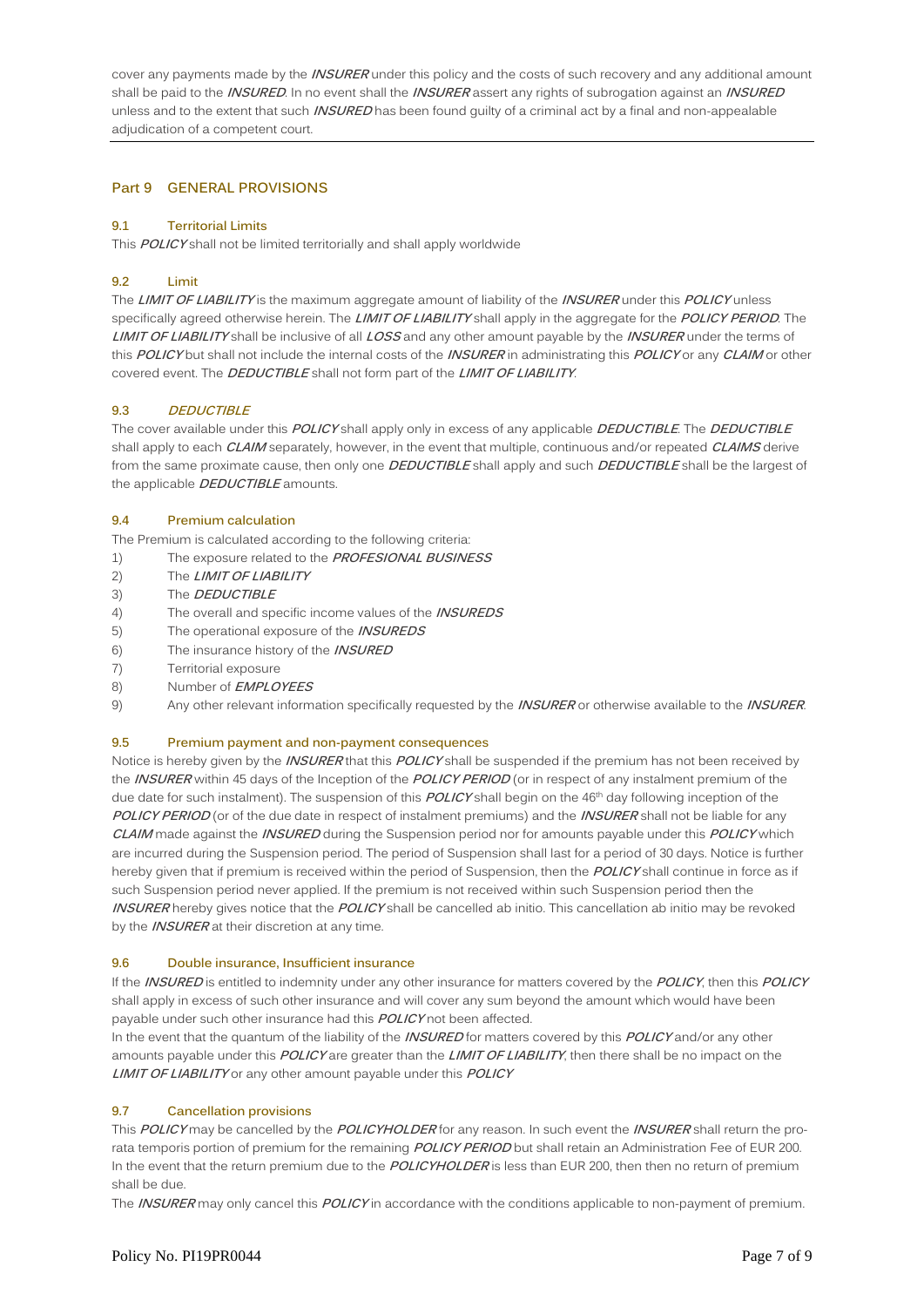#### **9.8 Other Obligations and rights of the POLICYHOLDER**

The **POLICYHOLDER** has the obligation to comply with the terms and conditions of this **POLICY** including the payment of premium and administration of the **POLICY** on behalf of the **INSUREDS**.

The **POLICYHOLDER** has the right to cancel this **POLICY** in accordance with the Cancellation Provisions that apply to this **POLICY**.

#### **9.9 Other Obligations and rights of the INSURER**

The **INSURER** has the obligation to provide payments under this **POLICY** when due.

The **INSURER** retains the right to cancel this **POLICY** in accordance with the Cancellation Provisions that apply to this **POLICY**

#### **9.10 Law and Jurisdiction**

This **POLICY** shall be construed and governed by the laws of the country specified in Item 9(a) of the **SCHEDULE** and any matters regarding the construction or governance of this **POLICY** shall fall within the jurisdiction of court(s) specified in Item 9(b) of the **SCHEDULE**.

#### **9.11 POLICY termination / renewal**

This **POLICY** shall terminate at the **POLICY PERIOD** and shall not tacitly renew.

In the event that the **POLICYHOLDER** is acquired by a third party or merges with another party so that it is not the surviving entity, then this **POLICY** shall not terminate, however in such event the cover available under this **POLICY** is restricted to **PROFESSIONAL BUSINESS** committed or not committed prior to the date of such acquisition or merger.

#### **9.12 Communication provisions**

In respect of the notification of any **CLAIM** or **CIRCUMSTANCE** or other matter where cover under this **POLICY** is required, please refer to the Claim Notification section of this **POLICY**.

With respect to any complaint, request for information, other communication, the **POLICYHOLDER** should (via their intermediary if applicable) communicate with the INSURER using the contact details specified in Item 7 of the **SCHEDULE** or as detailed below:

|            | Company Name: PROKOPIUS UAB           | Company Code:    | 304181227          |
|------------|---------------------------------------|------------------|--------------------|
| Address:   | S. Moniuškos 27. LT08115. Vilnius. LT | Email:           | info@prokopius.com |
| Telephone: | + 370 686 04334                       | CEO <sup>.</sup> | Domas Bacius       |

#### **9.13 Complaints procedure**

In the event that you are not satisfied with any aspect of this **POLICY** and wish to make a complaint, you must first contact the CEO of the **INSURER** using the contact details specified in Item 7of the **SCHEDULE** or as per the Communication Provisions section of this **POLICY**.

The **INSURER** shall look to resolve any matter as soon as possible and in any event within 15 days. The **INSURER** shall provide such complaints handling on behalf of the relevant Lloyd's Managing Agent as specified in Item 7 of the **SCHEDULE**.

If you are not satisfied with the response from the **INSURER** or if you have not received a response within the required time frame then you may contact, if you wish, contact the Lloyd's General Representative for your country who shall investigate and assess your complaint and shall aim to provide you with a response within 30 days. If you wish to contact the Lloyd's Representative for your then the contact details may be found at: [https://www.lloyds.com/the](https://www.lloyds.com/the-market/directories/corporation-of-lloyds/departments/country-representative?page=3)[market/directories/corporation-of-lloyds/departments/country-representative?page=3](https://www.lloyds.com/the-market/directories/corporation-of-lloyds/departments/country-representative?page=3)

Should you remain dissatisfied with the responses from any or all of the above parties (or if you have not received responses within the specified timeframes) then you may refer your complaint to the relevant regulator for your country. Please contact the **INSURER** for details of the relevant regulator in your country.

Nothing in this Complaints Procedure shall in any way affect your rights in law with respect to this **POLICY**.

#### **9.14 Assignment of INSURER's rights and obligations under the insurance contract**

The **INSURER** may transfer their rights and obligations under this **POLCIY** to another insurer in accordance with the procedure prescribed by law. The **POLICYHOLDER** shall have a right to submit, in accordance such law, a written objection to such transfer. Such an objection by the **POLICYHOLDER** shall not be binding on the **INSURER**. If **POLICYHOLDER** objects to such transfer then they shall have the right to cancel the **POLICY** in accordance the cancellation provisions of this **POLICY**.

#### **9.15 Sanctions clause**

The **INSURER** shall not provide cover nor pay any **CLAIM** or provide any benefit hereunder to the extent that the provision of such cover, payment of such **CLAIM** or provision of such benefit would expose the **INSURER** to any sanction, prohibition or restriction under United Nations resolutions or the trade or economic sanctions, laws or regulations of the European Union, United Kingdom or United States of America.